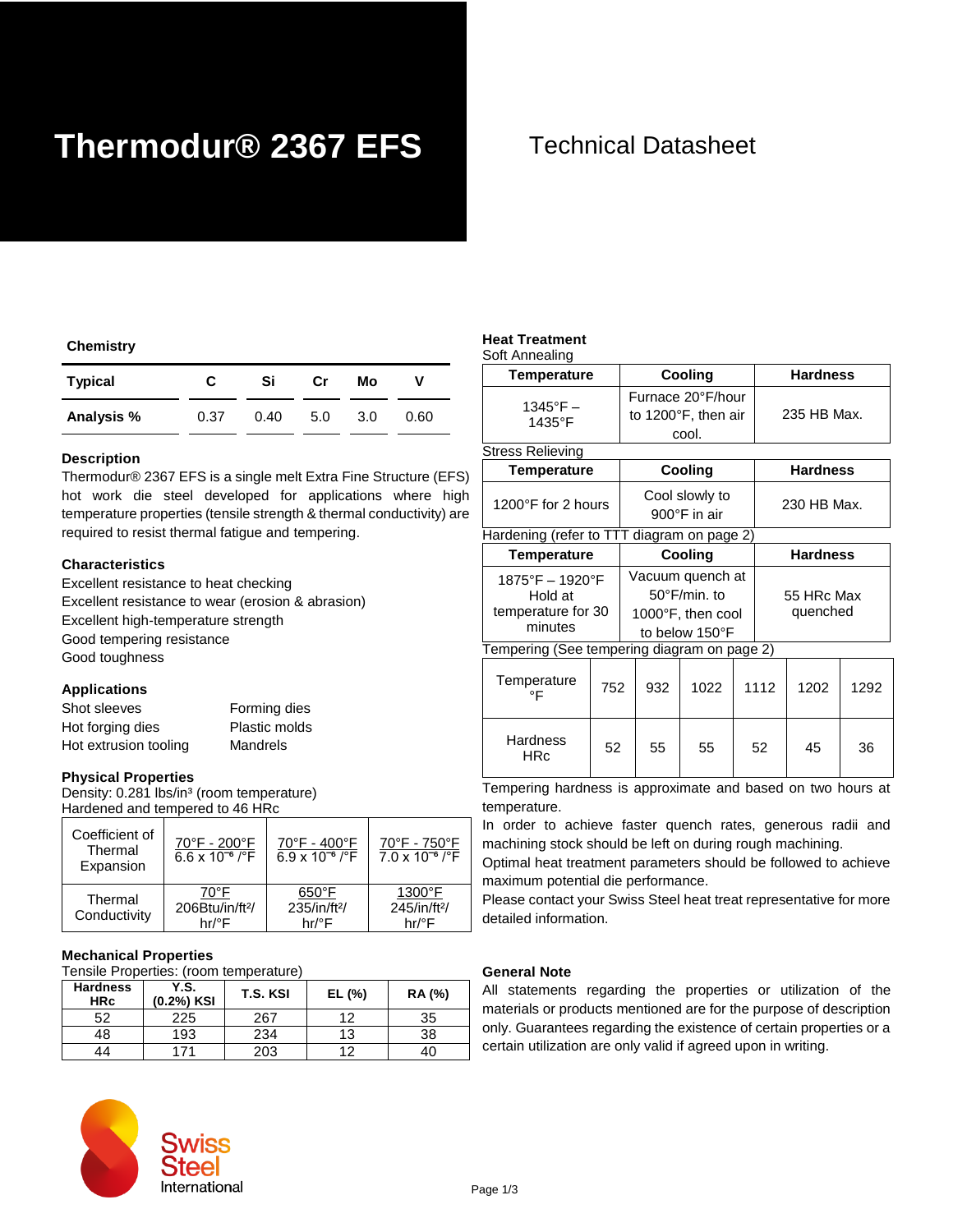# **Thermodur® 2367 EFS** Technical Datasheet

| <b>Cooling Curve Number</b> |     | -   |     |     |     |     |     |     |     |      |     | 12  |
|-----------------------------|-----|-----|-----|-----|-----|-----|-----|-----|-----|------|-----|-----|
| Hardness (HV 10)            | 690 | 673 | 665 | 627 | 620 | 620 | 634 | 606 | 606 | 554  | 548 | 525 |
| Hardness (HRc approx.)      | 62  | 61  | 59  | 58  | 58  | 58  | 59  | 57  | 57  | 54.5 | 54  | 53  |

### **Time-Temperature-Transformation**  Austenitizing temperature 1875°F - 1920°F



## **Tempering Diagram**





# **Welding**

Thermodur® 2367 EFS can be welded in an annealed and hardened condition if machining errors, design changes or minor cracking have occurred. TIG (Tungsten Inert Gas) should preferably be used.

## **Welding Guidelines**

| <b>Process</b>            | Tig/MMA                 |
|---------------------------|-------------------------|
| <b>Current</b>            | D.C.                    |
| Amperage (A)              | 100-150                 |
| <b>Electrode</b>          | <b>Tungsten Thorium</b> |
| <b>Electrode Diameter</b> | $0.10 - 0.17$           |
| <b>Protective Gas</b>     | Argon                   |
| Flow (L/mm)               | 10                      |
| <b>Filler Rod</b>         | <b>AISI H-13</b>        |

# **Welding Temperatures**

| Preheat<br>Temp.                     | Maintained<br>Temperature<br>during welding | Cool<br>down<br>to: | <b>Stress Relieve</b>                |
|--------------------------------------|---------------------------------------------|---------------------|--------------------------------------|
|                                      |                                             |                     |                                      |
| $620^{\circ}$ F -<br>$900^{\circ}$ F |                                             |                     | 1050°F for 2 hours or                |
|                                      | Above 600°F                                 | $150^{\circ}$ F     | $30^{\circ}$ F $-50^{\circ}$ F below |
|                                      |                                             |                     | previous tempering                   |
|                                      |                                             |                     | temperature                          |